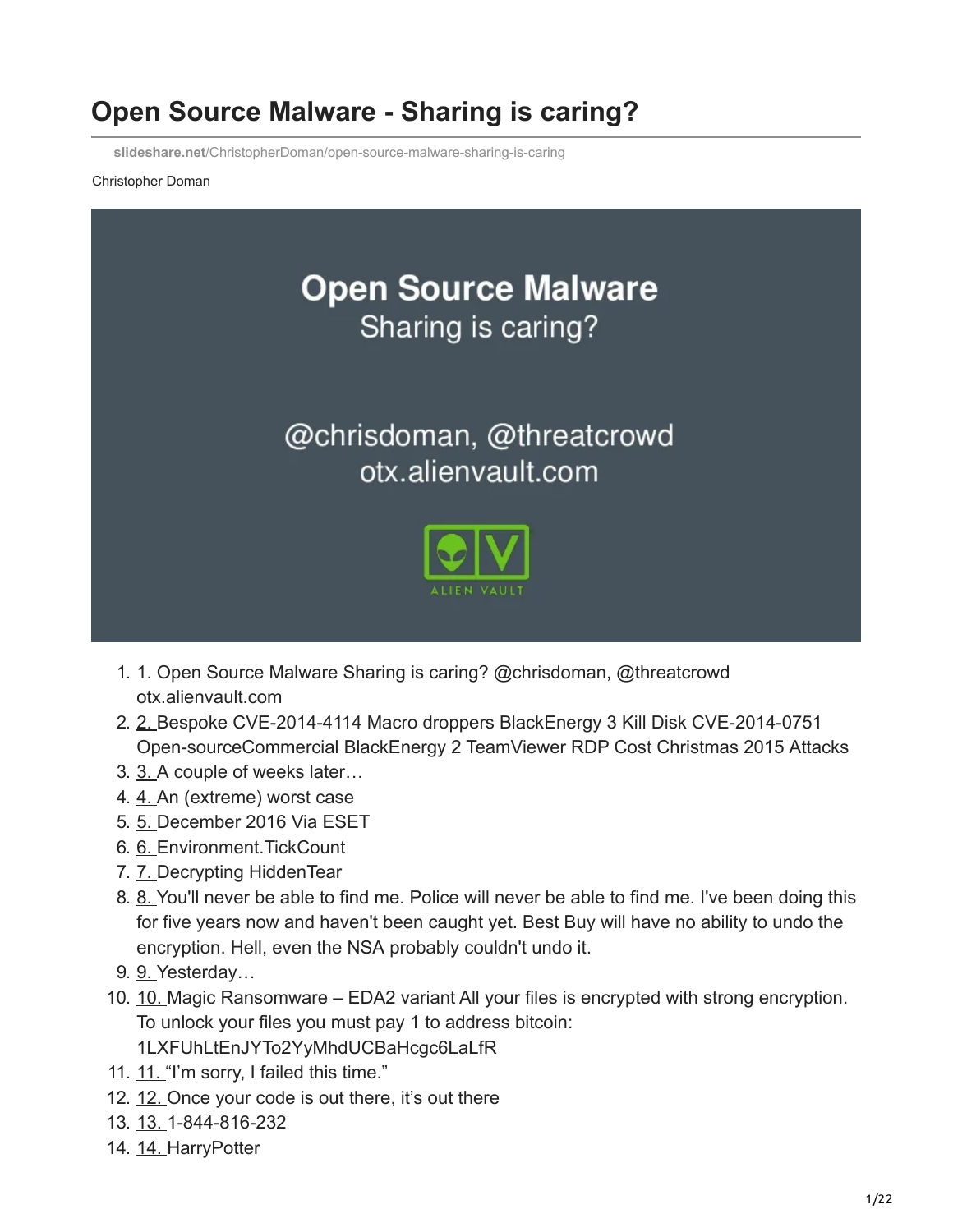- 15. [15.](https://image.slidesharecdn.com/slidesexport-170612162627/95/open-source-malware-sharing-is-caring-15-638.jpg?cb=1497284900) How much ransomware came from HiddenTear? Via F-Secure
- 16. [16.](https://image.slidesharecdn.com/slidesexport-170612162627/95/open-source-malware-sharing-is-caring-16-638.jpg?cb=1497284900) Via Trend Micro
- 17. [17.](https://image.slidesharecdn.com/slidesexport-170612162627/95/open-source-malware-sharing-is-caring-17-638.jpg?cb=1497284900) "hidden tear may be used only for educational purposes" Open Source license? Wassenaar?
- 18. [18.](https://image.slidesharecdn.com/slidesexport-170612162627/95/open-source-malware-sharing-is-caring-18-638.jpg?cb=1497284900) Is leaked code open source?
- 19. [19.](https://image.slidesharecdn.com/slidesexport-170612162627/95/open-source-malware-sharing-is-caring-19-638.jpg?cb=1497284900) Taken down?
- [20.](https://image.slidesharecdn.com/slidesexport-170612162627/95/open-source-malware-sharing-is-caring-20-638.jpg?cb=1497284900) 20. "It appears that the ransomware took advantage of the published Python source ... SMB structures found in the ransomware are identical to the published ones. … most likely without even understanding how the EternalBlue exploit actually works" Via BAE **WannaCry**
- 21. [21.](https://image.slidesharecdn.com/slidesexport-170612162627/95/open-source-malware-sharing-is-caring-21-638.jpg?cb=1497284900) Quartermasters Via PwC Via ShadowServer
- [22.](https://image.slidesharecdn.com/slidesexport-170612162627/95/open-source-malware-sharing-is-caring-22-638.jpg?cb=1497284900) 22. All components were carefully analysed for hidden functionality and vulnerabilities
- 23. [23.](https://image.slidesharecdn.com/slidesexport-170612162627/95/open-source-malware-sharing-is-caring-23-638.jpg?cb=1497284900) Is there an upside?
- 24. [24.](https://image.slidesharecdn.com/slidesexport-170612162627/95/open-source-malware-sharing-is-caring-24-638.jpg?cb=1497284900) Many thanks to @eset @trendmicro @kaspersky @bleepingcomputer for screenshots used here and everyone else who there wasn't space to credit in the slides
- 25. [25.](https://image.slidesharecdn.com/slidesexport-170612162627/95/open-source-malware-sharing-is-caring-25-638.jpg?cb=1497284900) Questions?

### **Editor's Notes**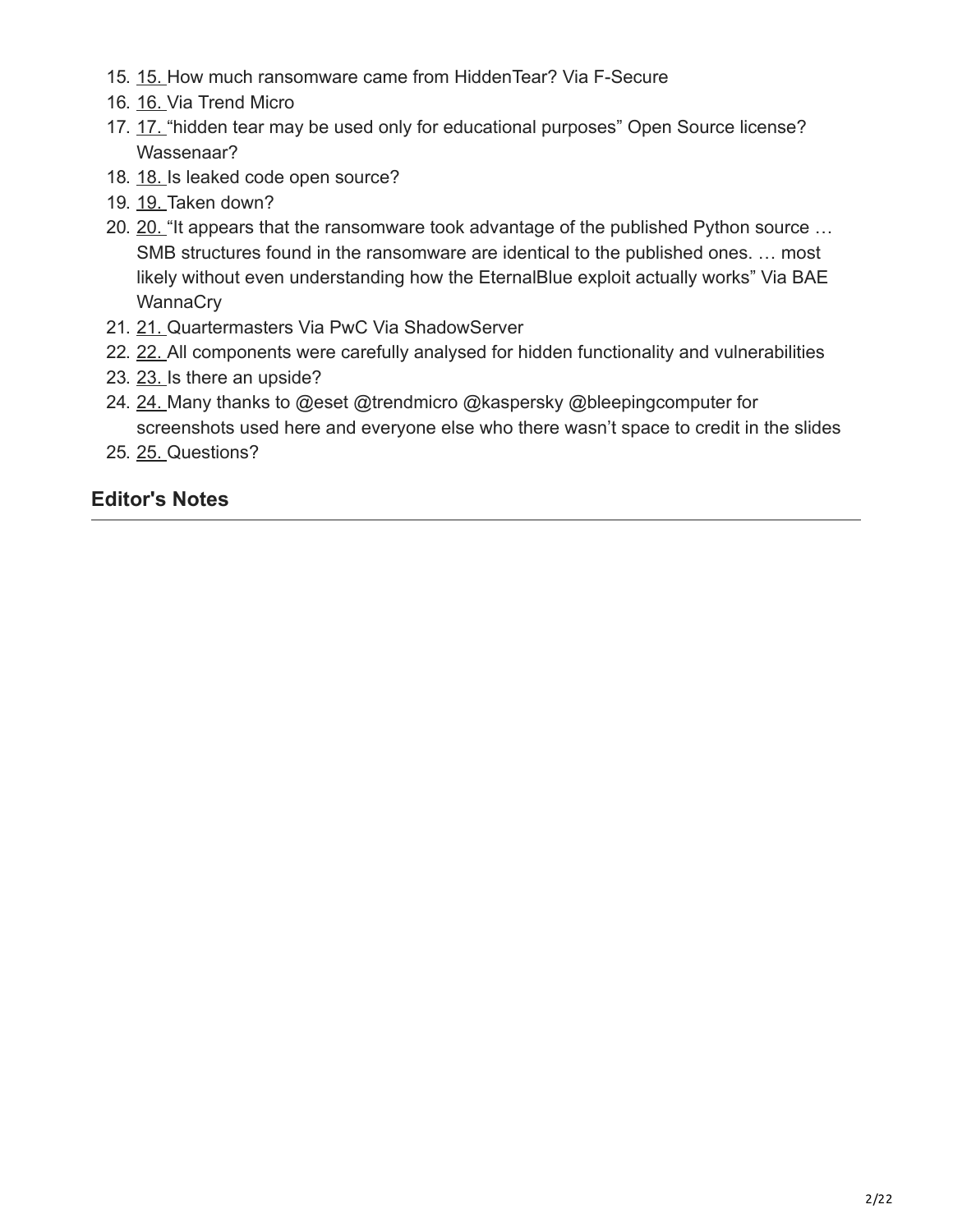- 1 minute

Hey thanks for coming to the talk

My name is Chris Doman, I'm work on Alienvaults threat intel platform called OTX You might also know me from another project called threatcrowd.

I won't bother with an introduction, but I'll just say that I started in the industry thanks to the cyber security challenge who have a booth here today

The talk today is on open source malware – I thought it'd fit nicely with Bsides topic of sharing is caring

Obviously like all software open source has been abused for a long time – but there seems to be growth in a couple of areas

So to illustrate these threats – I'm going to tell a couple of stories today

 $\overline{\phantom{a}}$ 

 $\overline{\phantom{a}}$ 

Deleted text:

They gradually improved these open source programs to make them more subtle however, and these days they use their own almost entirely custom toolset

Though twenty years on there are still some shadows of that 1990s phrack code in there today

And by open source I mean where the source is available for everyone to use – mostly when made available by the authors, but also leaked source code is a pretty big deal too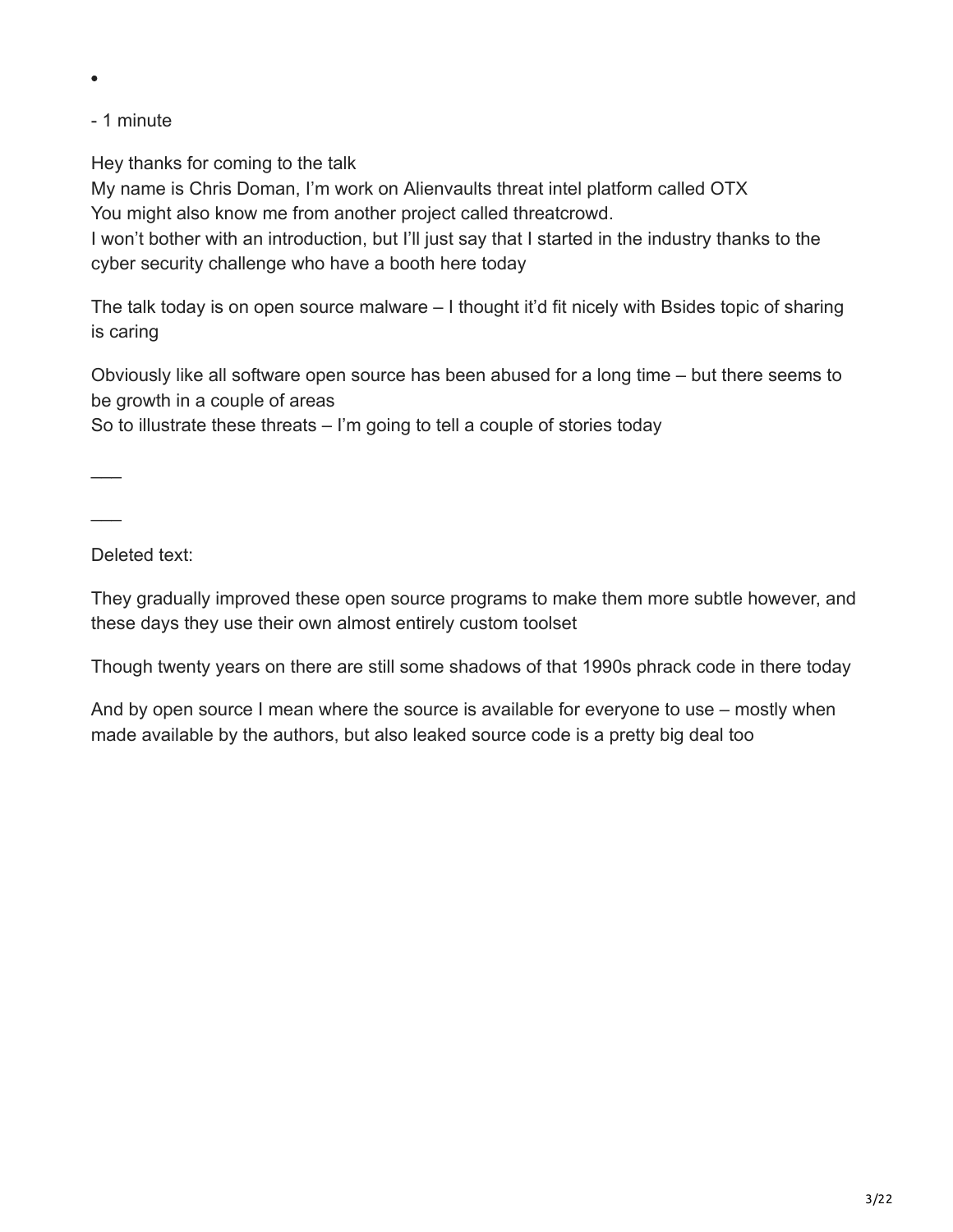#### 1 minute

Guess?

So who here wants to guess what this news clip is about?

Yup it's the attacks in Christmas 2015 against ukranian power stations by a group known as Sandworm.

There were also attempts against Kiev's Boryspol airport and potentially the train network too, though thankfully those failed.

This was a pretty big event – 250,000 people left without power on christmas eve. The power companies recovered pretty quickly by going to manual operation.

Access for some time

The group that did this had been gaining access to the networks for some time.

They did similar attacks taking TV stations offline during Ukranian elections a few months earlier.

And the US government warned about the same group over a year earlier when they found them exploring power stations in the US.

The attackers tripped circuit breakers by connecting to SCADA consoles with stolen VPN credentials.

It was reported the power operators could actually see the attackers taking stuff down on the SCADA screens in front of them, but they were locked out so they couldn't do anything

https://www.eenews.net/assets/2016/07/19/document\_ew\_02.pdf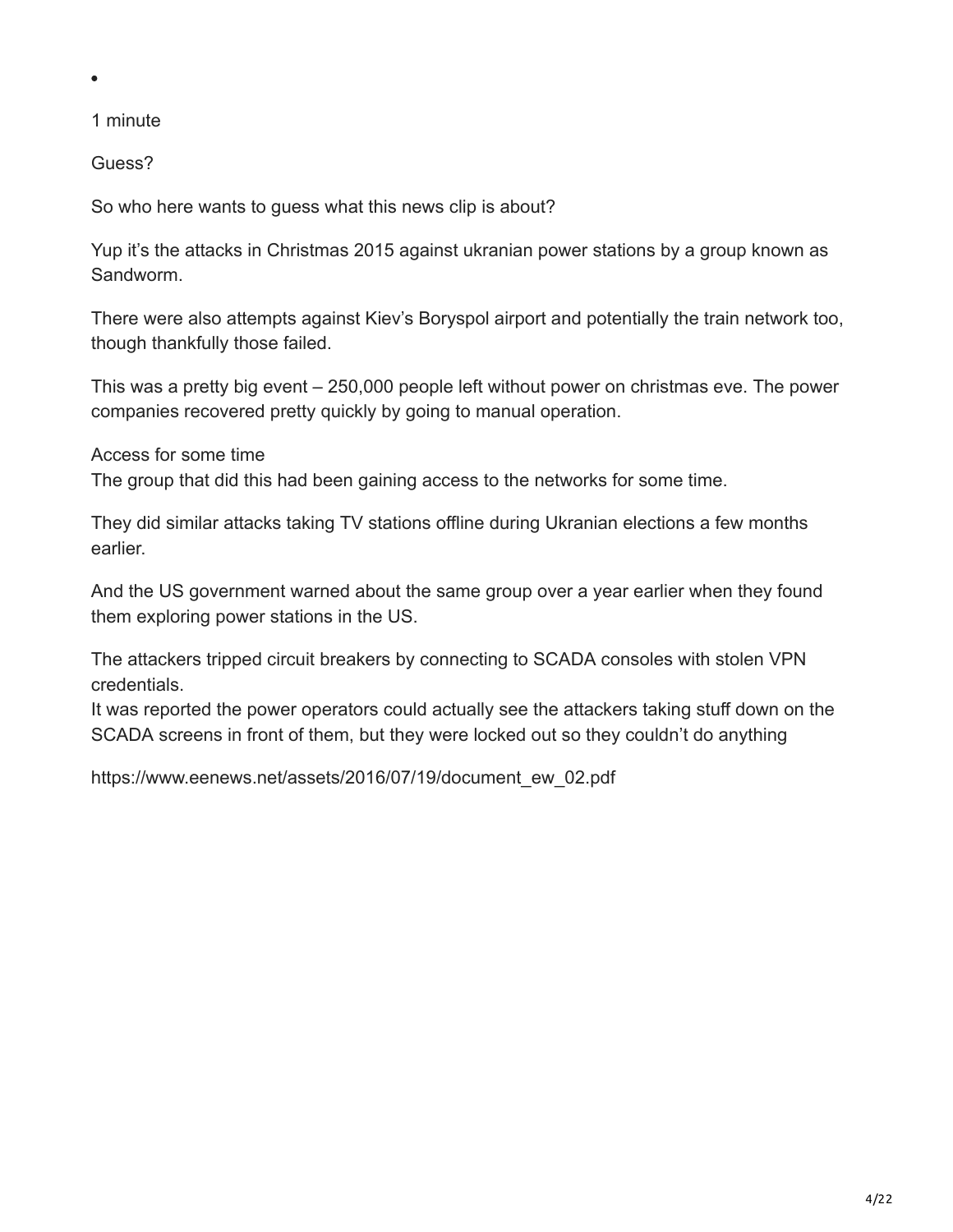### - 2 minutes

 $\bullet$ 

So the group behind these are a pretty typical example of medium capability, likely state-linked attackers

### Custom Developed

They have their own 0-days – one was for powerpoint to deliver black energy.

Another was for remote access to Generel Electric SCADA software.

KillDisk was used against file servers. In one case it also took out part of a SCADA system that was running Windows.

### Commercial Stuff

In terms of commercial stuff – they used remote admin tools like teamviewer and legit tools like RDP to blend into the network

BlackEnergy is the malware this group is known for – and indeed sometimes the group are just referred to as BlackEnergy

Blackenergy has a really weird history, it could kind of it in any of these categories.

Version 1 was commercially sold for \$700 for the source code, though its now freely available.

It was used in DDoS attacks in the Russia-Georgia conflict in 2008.

Version 2 was commercially available again, and used by this group and others.

Version 3 is used just by this group.

Sandworm made great use of open source tools:

Open Source

ReDuh proxies tcp traffic over http – so you can run all your tools on networks with a strict firewall

Weevely is a webshell

Dropbear is an unfortunately named SSH server

And DSE fix allows you to run unsigned drivers on Windows

### Tools for the job

So as you might expect they use whatever tools they need for the job.

They cherry pick open source tools to augment their capabilities as they need it – and that's typical of most groups that don't have the resources to custom design everything.

### **Attribution**

It can also help blur the attribution.

For example WannaCry has code overlaps with North Korean malware – you won't get those kinds of hints with something open source

These middle capability groups have been where the growth in open source seems to be recently.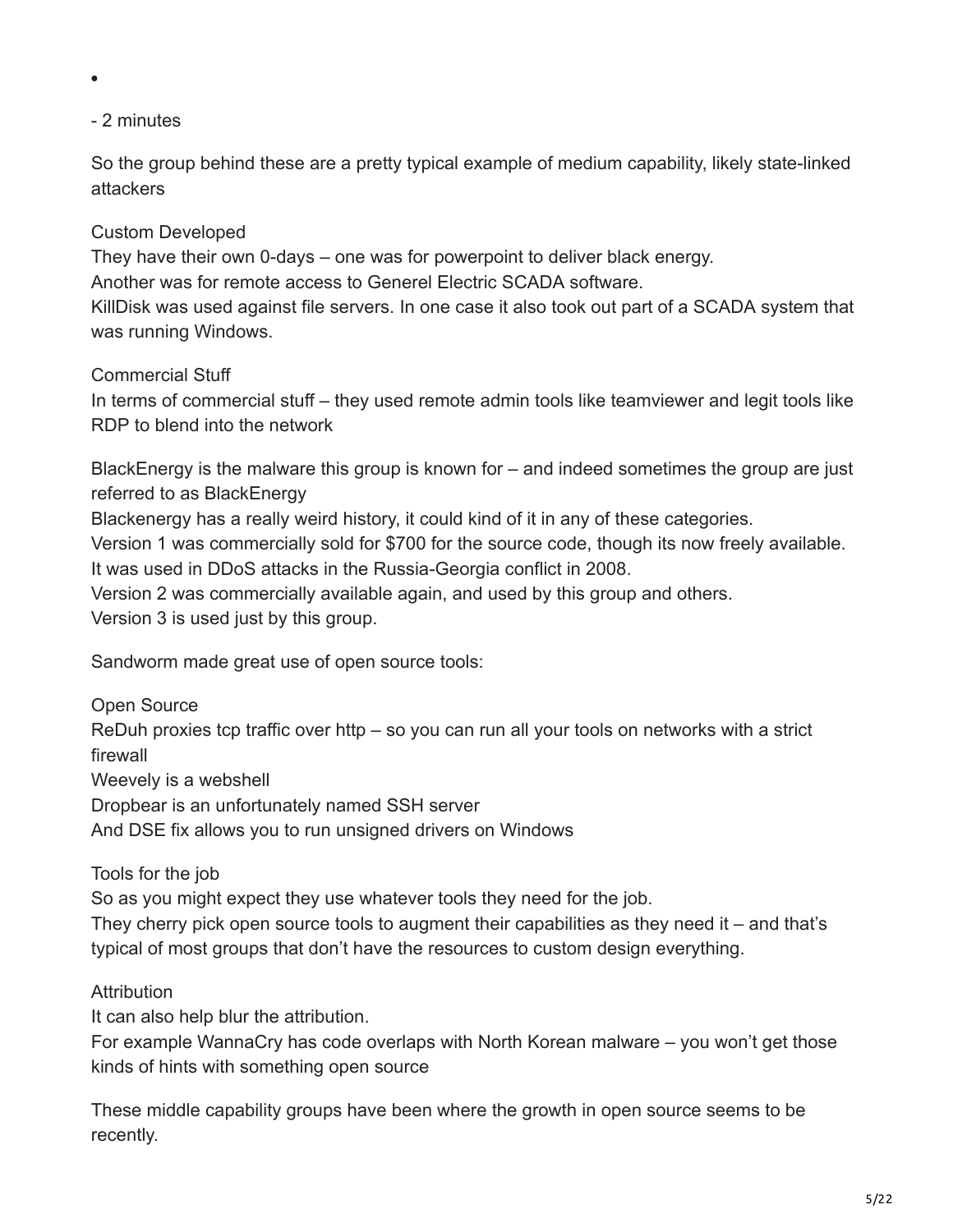Theres an Iranian group called Newscaster and a Russian group called Fancy Bear that have been using customised versions of the open source BeeF browser exploitation framework recently in watering holes.

In the case of Fancy Bear that has meant using it in the place of an exploit kit that they had already built themselves

They can quickly adapt the source to their needs, and operators can quickly pick up new tools when their custom main toolset is either too easily detected or attributed

#### In contrast

Low skilled attackers have always needed free or open source software. But there is a big jump in low quality criminals taking advantage of things like open source ransomware to gain funds

The danger here is they then re-invest their stolen cash into other attacks

#### And at the other end-

Another far more capable Russian group called Turla started out in the 90s using source code taken, pretty much exclusively, from Phrack magazine – but they now have their own platforms. - They do some crazy stuff with using satellite connections for command and control and other very clever things to evade detection

 $\bullet$ 

- 40 seconds

There were follow up attacks a couple of weeks later, perhaps trying to regain lost access

This time instead of their beloved blackenergy malware, they were using something called Gcat

Gcat is an open source backdoor that uses gmail for command and control.

Perhaps Sandworm were concerned that blackenergy was being too easily detected.

Or perhaps they didn't want the targets to know it was the same people behind these later attacks. It was still obvious though as they hadn't changed their macro code that delivered the malware.

The author of Gcat was understandably a little upset about this, and it's no longer developent

To be clear- I'm not in anyway saying the author of Gcat is responsible for these attacks. There are plenty of rats out there to choose form and he happened to have written one that was pretty reliable -- and pretty hard to detect.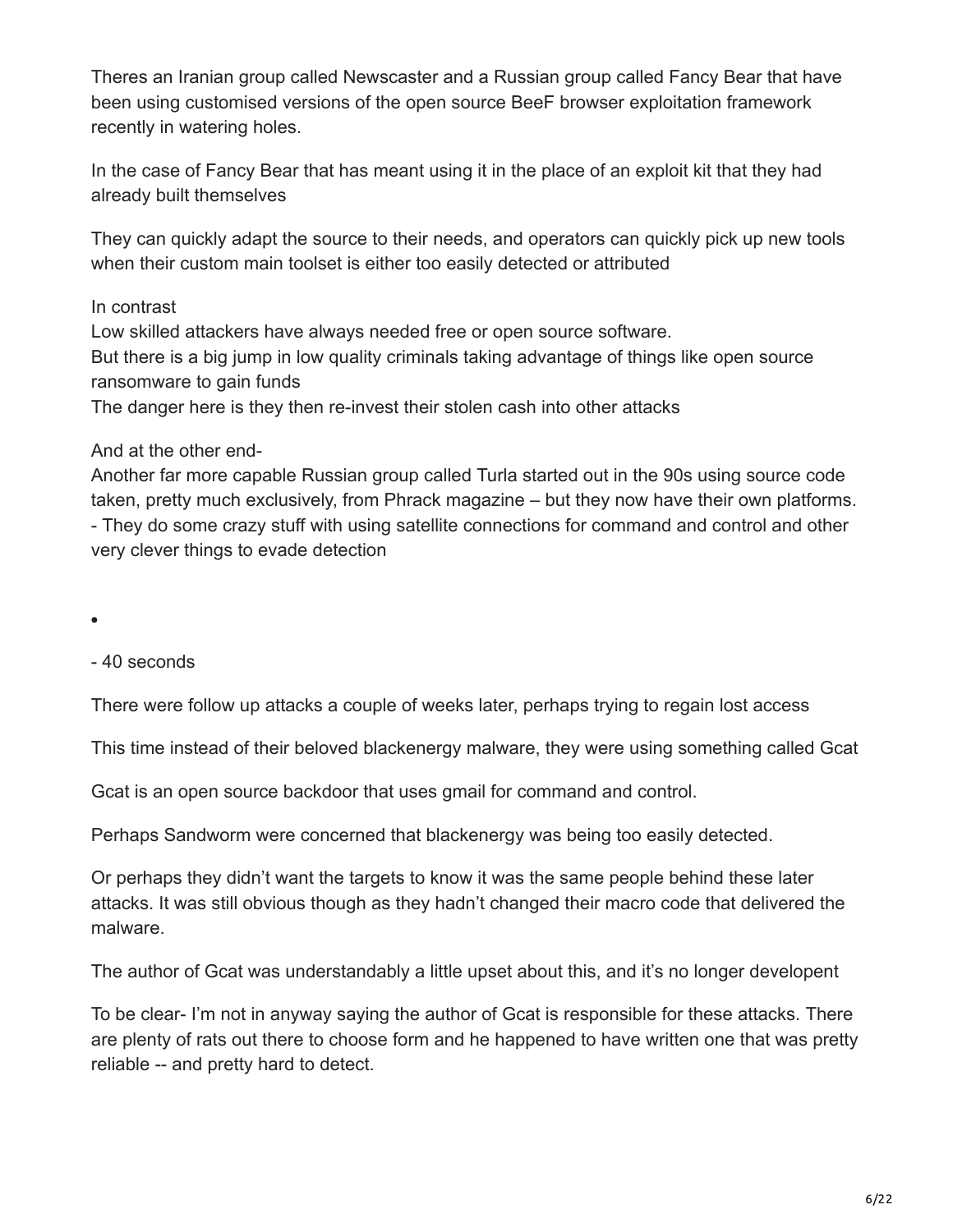- 1 minute – Shorten this?

 $\bullet$ 

But it does make you worry about the worst case

Here are a bunch of videos on how to use freely available tools - like njRat - to hack into people's computers

Now obviously there are tons of videos like this on Youtube- but what's different here is that the author claims affiliation at points to either Al Qaeda or ISIS.

I'm not sure how seriously to take this guy, given he seems confused about which competing terrorist organisation he's in.

But it does make you worry about the kind of worst cases.

Interestingly - I think he hosted these videos on the internet archive as Youtube and Facebook took down his earlier videos

In terms of how this information is shared – the internet archive is a stretched charity – they didn't have time to reply to my email about this.

That's probably why the internet archive is banned in Russia for hosting terrorist content. That might also be why it was used by Russia to host the files they stole from President Macrons campaign team - during the recent french elections.

Similiarly if Github started blocking open source Rats from having a home – they'd just be hosted somewhere else.

30 seconds

Fast forward a year to December 2016 – and ESET reported on new attacks mostly targeting the finance sector in Ukraine

By now Sandworm had re-tooled and were using a custom backdoor again. This time it looked like a Gcat inspired backdoor that instead uses Telegram for command and control

They'd built their own tunneling software to replace Reduh – you can see the help file there

And they'd also upgraded their KillDisk malware to leave this scary desktop background -

 $-5$  seconds

There you are – inspired by Mr Robot apparently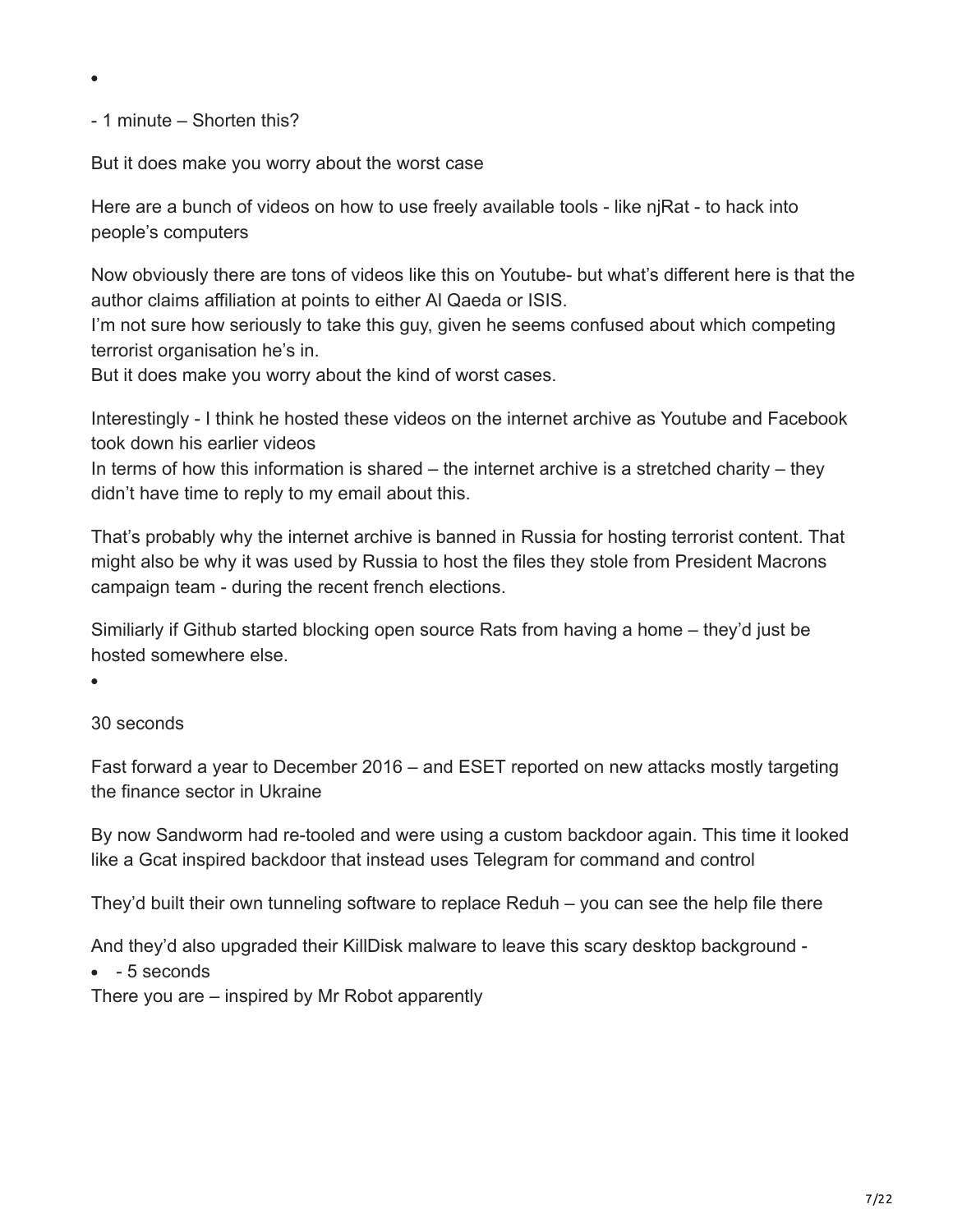15 seconds -

And this is still going on– more attacks were reported this Christmas

And - stock footage really is taking it to the extreme - isnt it?

Not only is he wearing a hoodie in the dark – but he's also staring at a roomful of anonymous masks

- 30 seconds

So Mirai is very well known – some guy wrote a worm that infects internet of things devices to build a botnet

Which was then used for DDoS attacks

He lots of attention after launching the biggest ever DDoS attack against Krebs – and at that point he decided to open source it

I think the reason he released it onto Hackforums was probably to get some of the heat off him

If a ton of script kiddies are also using your malware, it's a bit harder to tie you to a particular attack

- 30 seconds

Since then someone has modified the Mirai source code added the ability to exploit some vulnerabilities in more home routers

Lots of mirai attacks are still going on – someone recently use one to try and knock malware techs WannaCry sinkhole off

Interestingly there's also a worm called Hajime that is inspired by Mirai but far better built – that goes round closing security holes in internet of things devices

 $\bullet$ 

- 10 seconds

So hidden tear is a pretty well known piece of open source ransomware I've seen a few articles on it already – so you may not know it already

But I havent seen anything that covers all the ups and downs of the story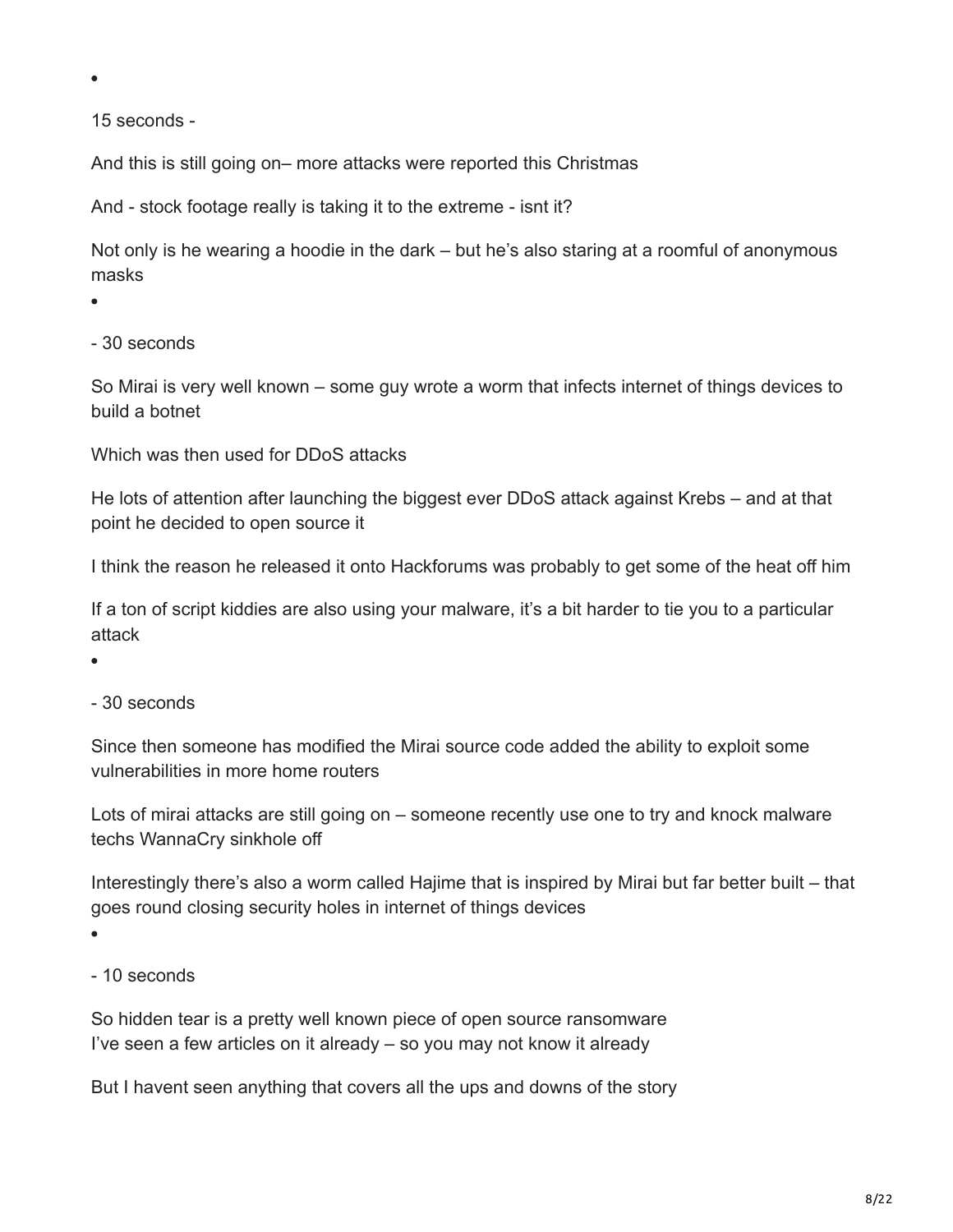- 1 minute

So it was released by Utku, who I believe was a university student at the time

So you might ask – why would you create open source ransomware?

He said he released it as an educational tool so people could understand how ransomware works better

The disclaimer said it was for educational use only

An article said it was to impress a girl – the later version called Eda was apparently named after her

It was named a ransomware honeypot, and later implied it was to get bad actors to use a weak crypto implementation

I think it was probably just curiosity and a bit of self publicity to get into the industry. Which I've certainly released tools for before, just with less risky consequences

The code itself is pretty much what you'd expect – a few hundred lines of Visual basic that encrypts files only within one folder

 $\bullet$ 

- 10 seconds

Some people suggested he should add a backdoor, though he chose not to

And users discussing the code on Reddit pointed out a number of potential issues with the implementation of the encryption

I'll go into those in a bit

 $\bullet$ 

10 seconds

Of course -

It didn't take long before real world ransomware started to take advantage of HiddenTear

This was one of the first – it infected users of a website in Paraguay

 $\bullet$ 

- 10 seconds

Utku saw the report and offered to help get the victims their files back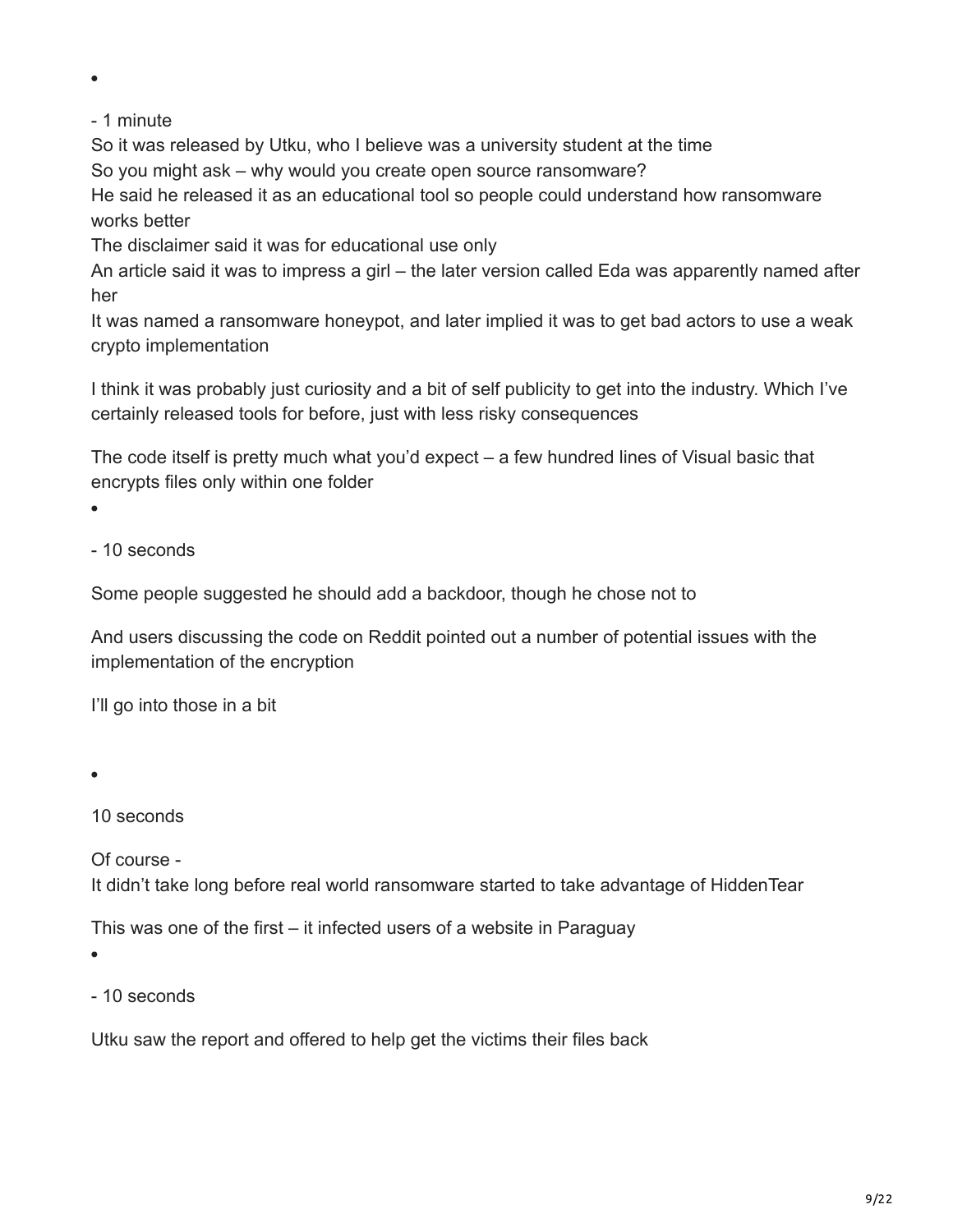- 1 minute

So I mentioned some issues with the implementation of the crypto in HiddenTear earlier

The key is generated from the system time

It uses a call to Environment.TickCount - a 32 bit integer – so it only has about 2 billion values On a modern machine that could be brute forceable in it self

But the other weakness is that this value is the time that HiddenTear started.

So all you need to do is get the time the first file got encrypted, within a certain window of time.

So that's how Utku broke his own crypto.

He attempted to decrypt a file that he knew the contents of until he'd found the key. This flaw was actually pointed out by other users, and was inspired by Bitdefender's decryption of Linux Encoder

In that case it didn't work a lot of the time – because Linux Encoder is so dumb it often encrypts files in multiple rounds or simply accidentally deletes them – rendering them unrecoverable

 $\bullet$ 

-15 seconds

After HiddenTear Utku later released an improved

Most of the crypto flaws were removed – and he added features such as setting the desktop background

- 15 seconds

So – lets say that you want to play Far Cry

And I can it does look pretty fun, looking at this dude with antlers on his head

But unfortunately you'll have to pay 39 pounds and 99 pence – that's a lot of money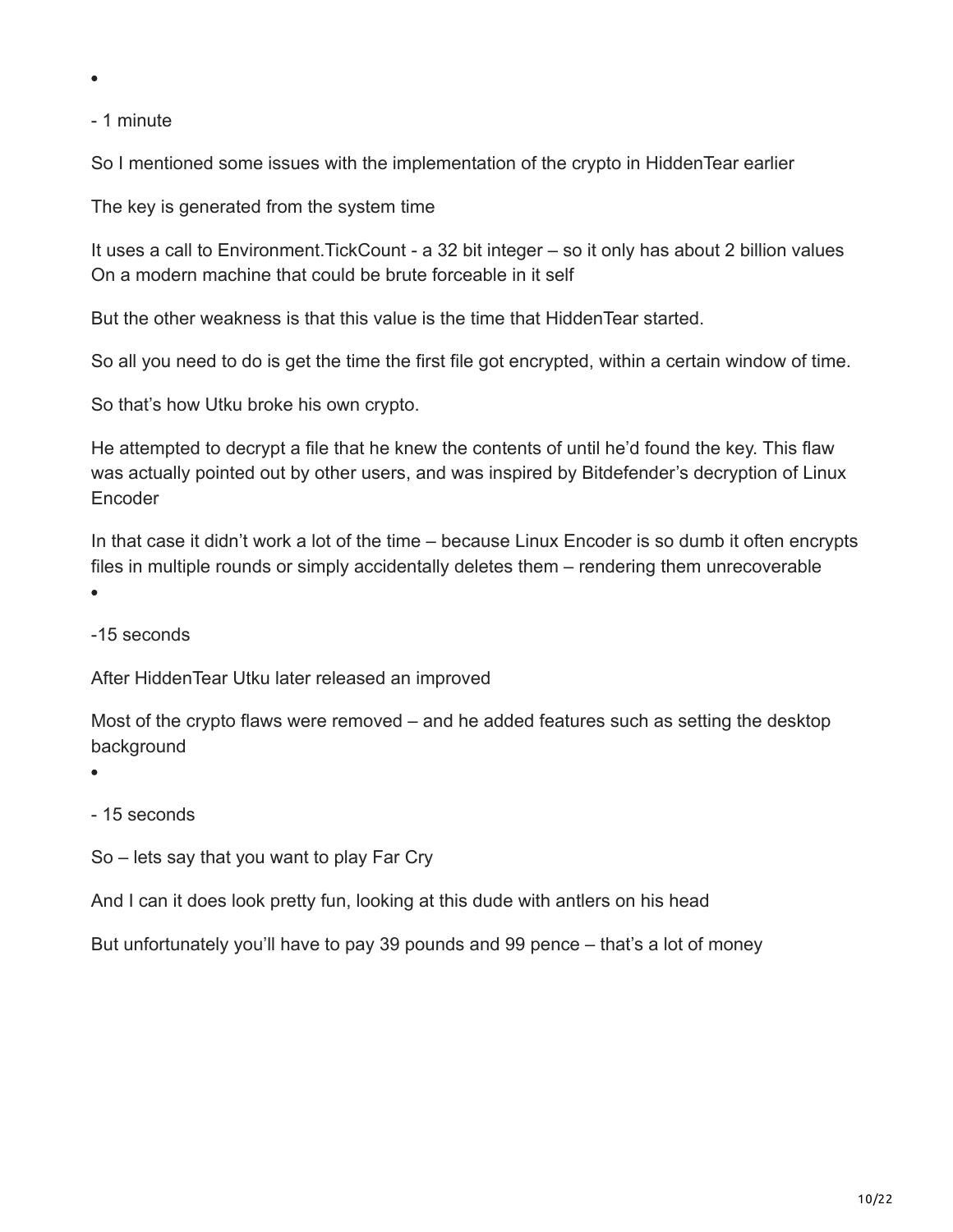-20 seconds So naturally you'll want to Google for a crack

So the first result in Google when looking for a crack is this youtube video - Google makes sure that Youtube ranks well in search results

And it's great that these two lovely people are going to give you Farcry for free

- You can probably see where this is going  $-5$  seconds But oh no – they lied Actually the crack just installs this ransomware – based on eda2

 $\bullet$ 

 $\bullet$ 

-15 seconds

The worst thing about this ransomware is the ransom note the guy gives user sis really arrogant

You'll never be able to find me (Voice) Even the NSA cant get your files back

- 20 seconds

So Utku to the rescue again

He saw users on the bleeping computer forums reporting they'd lost their files in the ransomware attack

And he logged into the command and control server using a backdoor he'd secretly left in Eda2

I've got to say – in the UK I think this might be a violation of the computer misuse act

- 25 seconds

Of course it wasn't long before someone made a fork that improved on EDA2 They improved the security of the encryption and added some other features

They said they made it for law enforcement…

If anyone here is from law enforcement perhaps they can thank them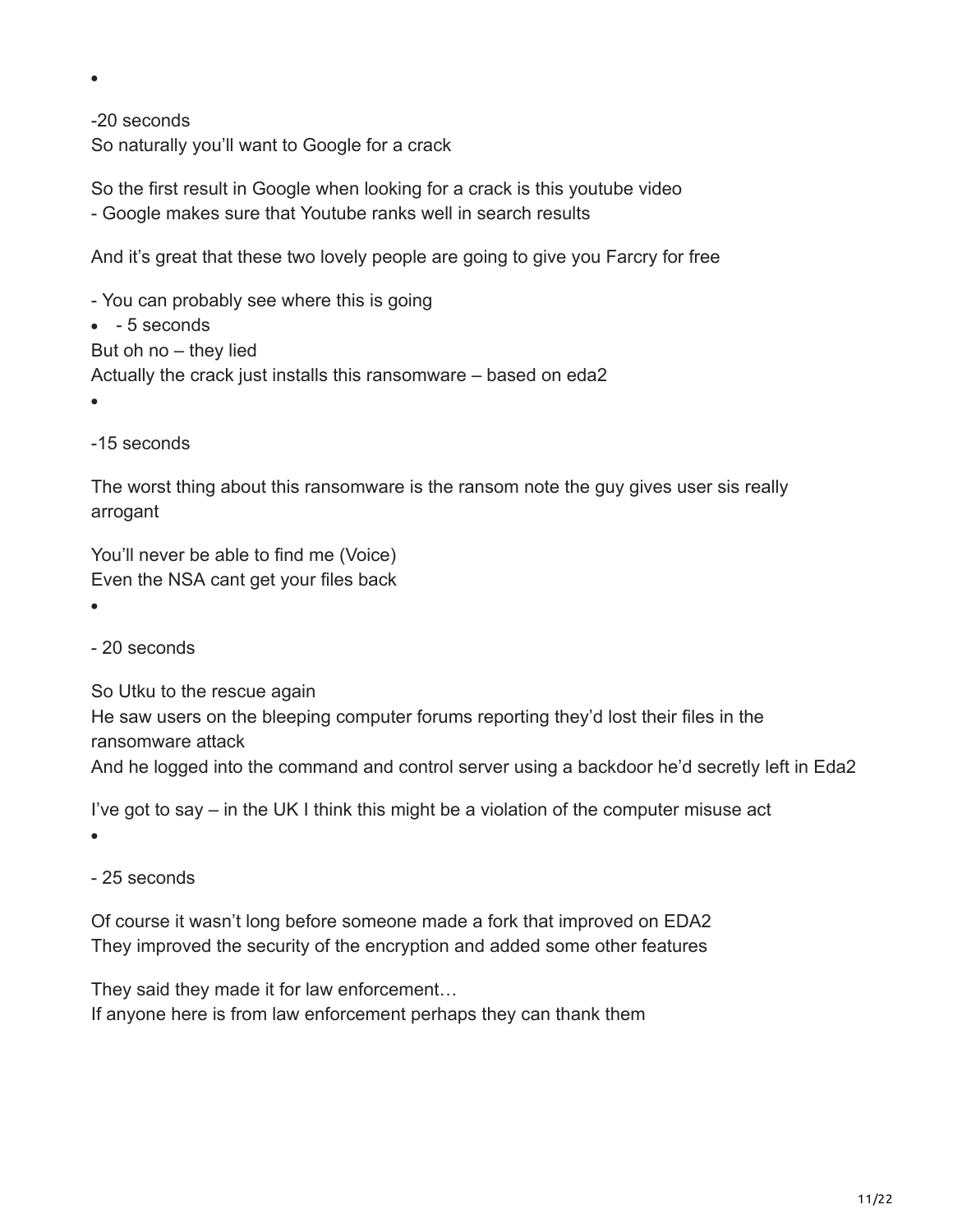- 10 seconds

Empinel – the author of Stolich – actually missed the backdoor in EDA2 at first

but other users let them know and they then removed it

- 10 seconds

So, lets say you want to play minecraft… You can probably see where this is going

 $\bullet$ 

- 20 seconds

Oh no – it's a backdoored minecraft installer

I'm not sure how to pronounce this Either Laughing My Ass Off at You? Or LmaoxUs

But yeah this is based on Stolich

- 60 seconds

This all happened a few months ago, but he's only removed the code from Github a couple of weeks ago

Of course, forks are still available on github so the code is still available for anyone to find

I was surprised when I looked into this to find the guy that forked EDA2 and wrote Stolich is only 13 years old

So I give him a bit of a pass given hes only 13. Maybe when he's older he can try to stop ransomware instead, which is a much harder job.

And the other point here is that stuff stays with you.

The line at the bottom is a very immature - disclaimer from a password cracker I wrote ad open sourced when I was the same age as this guy

I was a teenager then but all the tutorials and zines I used to write as a kid are still floating around in various places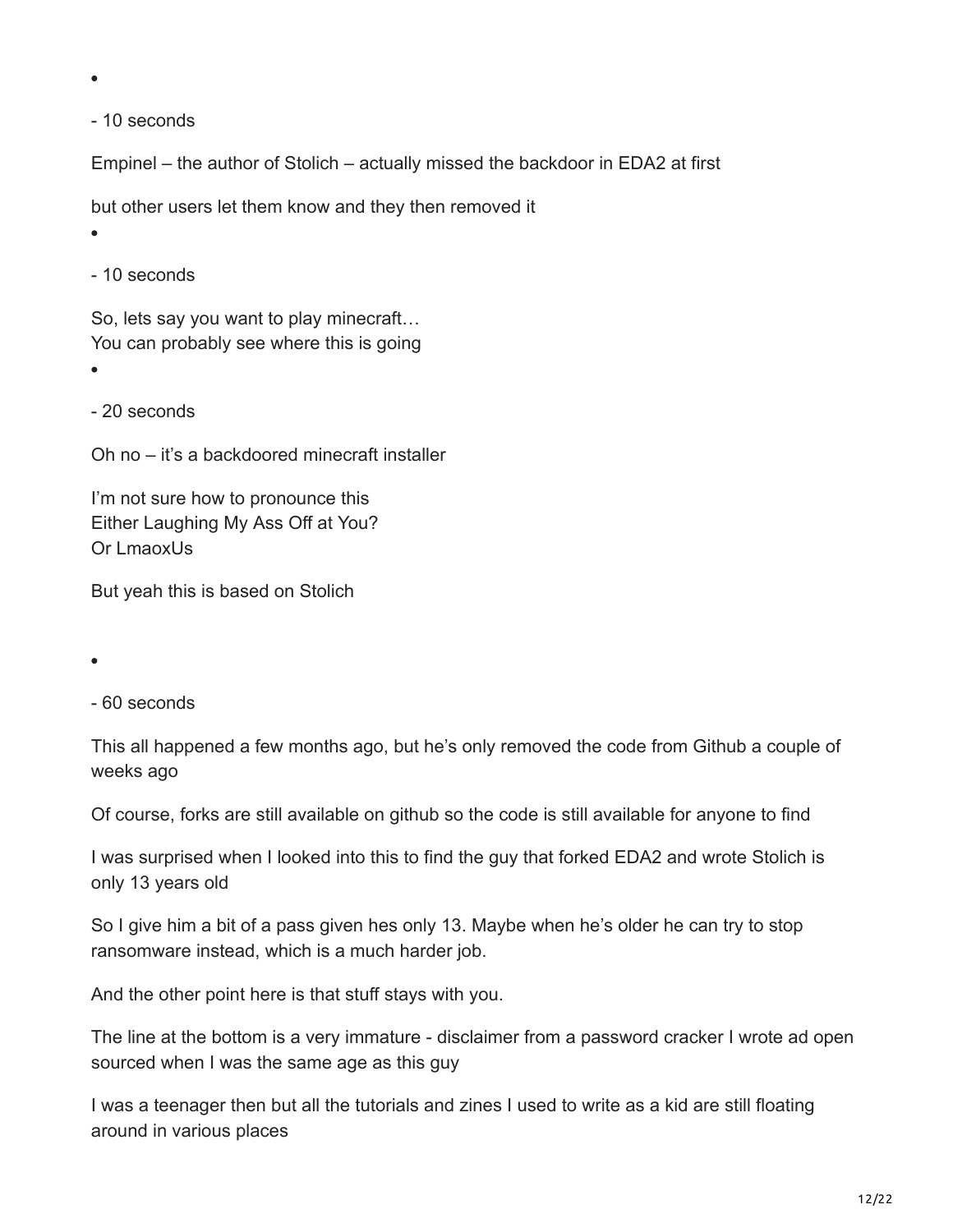$-10$  seconds

Here's a another piece of ransomware - called Magic - that is forked from EDA2

- 30 seconds

The good guys took down the command and control server – but that also meant that the decryption keys were lost and the backdoor wouldnt work

The malware author offered to provide a backup he had made of the keys

But only if Utuk took down the source code for HiddenTear and Eda2

It isnt clear just why he wanted HiddenTear taking down, perhaps having openly available ransomware was hurting his business

 $\overline{\phantom{a}}$ 

https://www.utkusen.com/blog/project-eda2-is-abandoned-due-to-magic-ransomwareincident.html

I removed all the files and commits of Eda2 project. Since nobody is discovered the backdoor of Eda2, I won't reveal it right now. Because we may deal with new Eda2 implementations in future.

I'm sorry, I failed this time.

 $\bullet$ 

 $\overline{\phantom{a}}$ 

- 15 seconds

So Utku took the code for them down

Looking at the commit logs though, he did have enough time to upgrade the logo to EDA2 first

But thankfully the attacker did give the encryption keys back so people could get their files

http://news.softpedia.com/news/ransomware-author-blackmails-security-researcher-whorefuses-to-give-in-499437.shtml

UPDATE: After further discussions, the blackmail attempt turned into full-on negotiations, but Utku Sen and the ransomware operator have come to an agreement.

Utku will take down the Hidden Tear repository in three days while the author of the Magic ransomware will provide all the encryption keys for free for the next 15 days. Victims should email the ransomware operator at viper1990@safe-mail.net.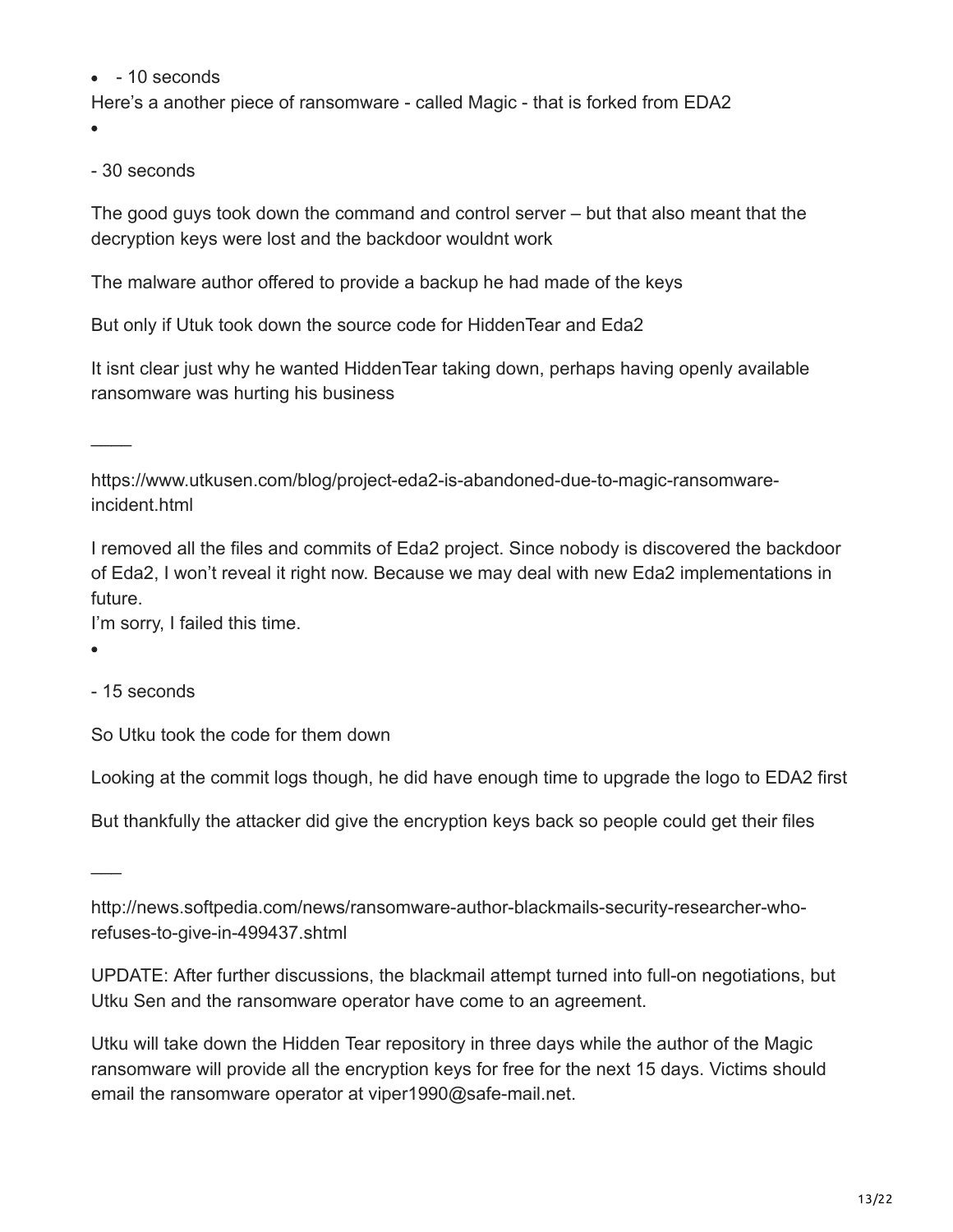#### - 25 seconds

So even though the code is removed from the original Github repository  $-$  it's still available via:

- The Commit history

- Forks – you can see some up here

-There are Improved versions too

Ports – you can see one person decided to port it to C++ for some reason

And also other malware inspired by the overall design decisions in HiddenTear

 $\bullet$ 

- 20 seconds

And there have been a ton of ransomware attacks using the Hidden Tear and EDA2 code You can see here some of them….

"Don't Download Random Shit on the Internet" one says up there.. Sounds like good advice And it looks like Santa Claus is getting stoned for some reason…

I dunno

• -5 seconds

Yep some more

- 
- 45 seconds

#### And more

… most of these were pulled in the last couple of weeks by the way

A big shout out to both Trend Micro and Bleeping Computer who reported on many of those, which saved me having to spend too long trawling through VirusTotal to find samples They are easy to find though – antivirus detections are pretty accurate and the code is easy to signature

My favourite is this guy at the front – This is Microsoft Vindows Support – you have the Zeus Wirus!

I tried the number by the way, it no longer works

• That phone number no longer works, but this is from a newer scam that sill does, in case you'd like to talk to them

- $\bullet$
- 5 seconds

This one plays the Harry potter theme tune to you

 $-10$  seconds

This one just deletes all your files… so you cant get them back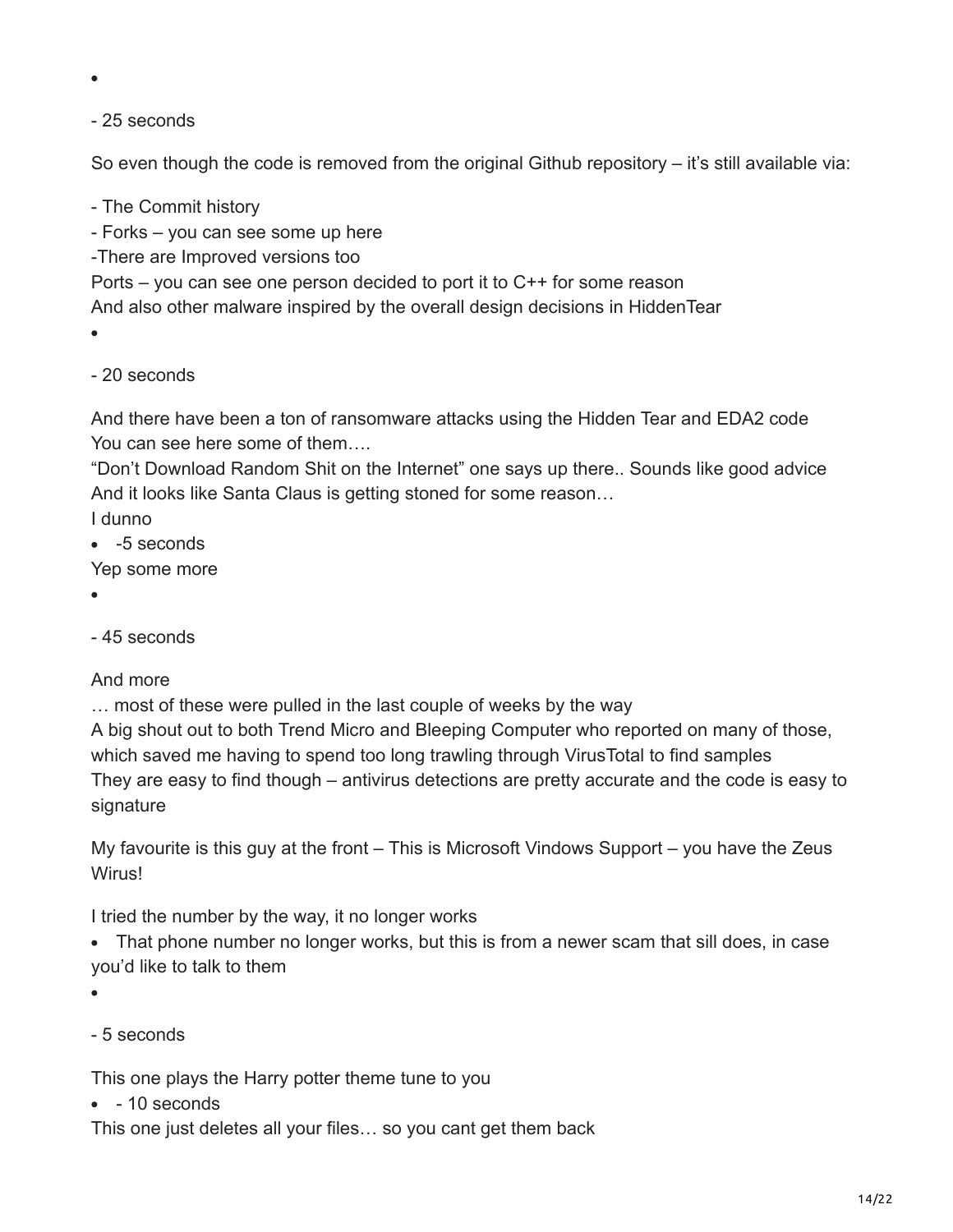- 15 seconds

This one…. Does it look familiar?

This variant came out the same time as WannaCry

It's a bit like those insects that impersonate more dangerous ones so they don't get eaten  $\bullet$ 

- 15 seconds

You've probably heard of this one Requires you to play a weird anime game and get a certain score to get your files back Which is strange

The author later apologised and released a tool to get peoples files back

- 5 seconds

This one doesn't actually ask for any money, says its just to educate people about ransomware, and gives you your files back for free

 $\bullet$ 

- 20 seconds

This one probably scares me the most – its ransomware as a service You pay \$175 dollars and then you have a platform to spread ransomware from

it includes a HiddenTear variant

It's a very low cost entry into ransomware for criminals, and the money they make might get reinvested in more attacks

 $\bullet$ 

- 25 seconds

So this is a great map of all the ransomware families F-Secure tagged over time

I meant to highlight which ones were based on hiddentear- but it was taking too long

When I was counting it was looking to be around 1 in 5, which is a pretty high amount

Of course this doesn't take into account how much each variant spread

So something like Locky, which is custom developed, is underrepresented here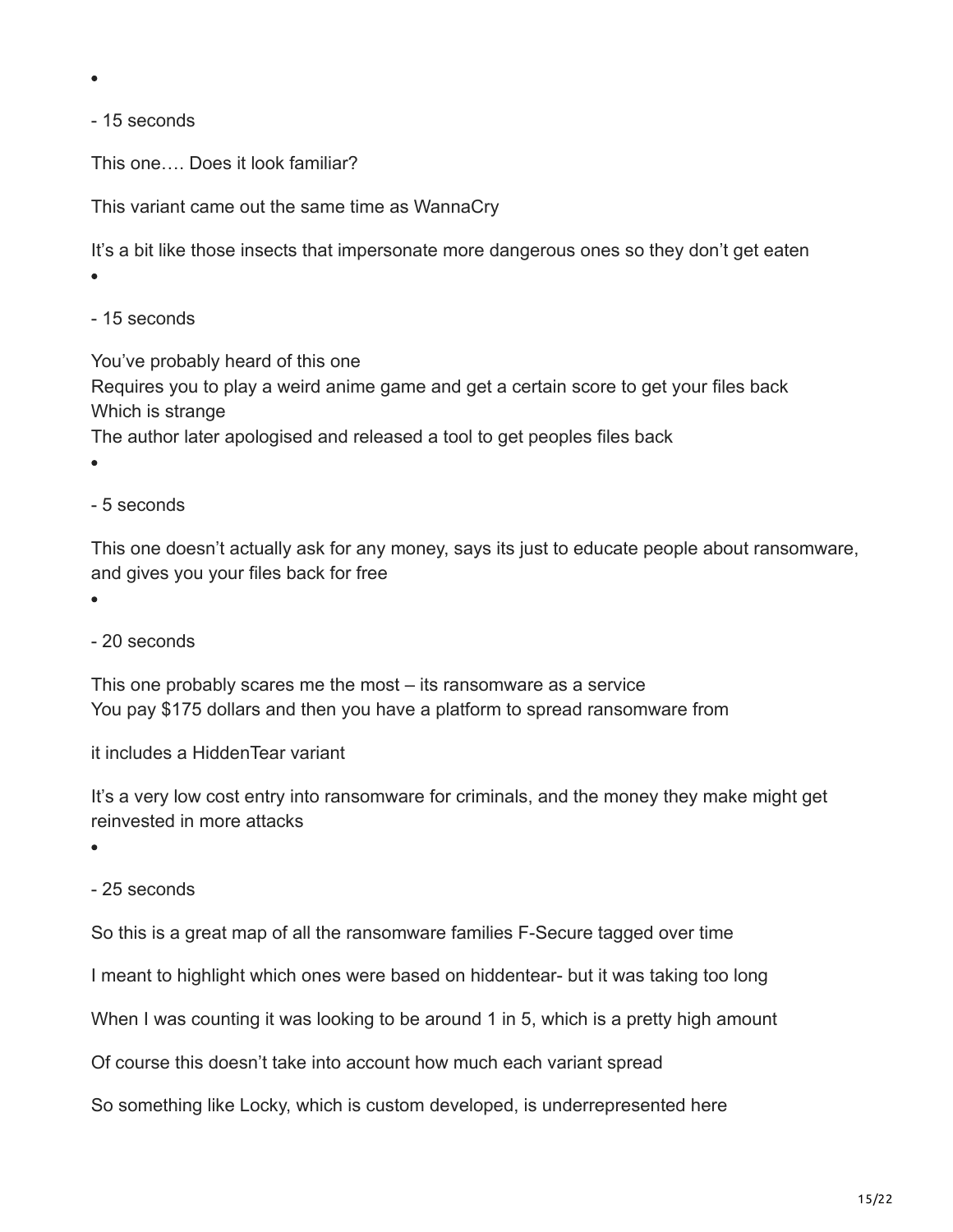- 25 seconds

Trend Micro have some numbers – these are the unique families based on Hidden Tear that they're seeing

Again this doesn't take into account how widely those families are being seen though

This goes up to March – look at the samples we're getting I'd guess it's stayed pretty stable between March and May

 $\bullet$ 

- 20 seconds

I've always found it funny seeing disclaimers like "for educational use only" As far as I can tell these mean nothing

Also I've read, though I am definitely not a lawyer myself, That Open source license means you cant dictate usage

And again from what I've read the Wassenaar treaty on arms control doesn't apply to open source software

 $\blacksquare$ 

- 30 seconds

And finally, 2sec who these days is probably best known as Malware Tech's mate Made this poll- Do people think open source ransomware is a good thing?

He got pretty much 50/50 – so as a rough show of hands Put your hands up if you think open source ransowmare is a good idea And bad?

….

Anyway – so that's hiddentear

 $\bullet$ 

#### 15 seconds

So – the next section is mostly on leaked source code.

It's not open source in the sense that there isn't a license explicitly allowing you to use the code – but then if you're deploying malware you're probably not to bothered about license anyway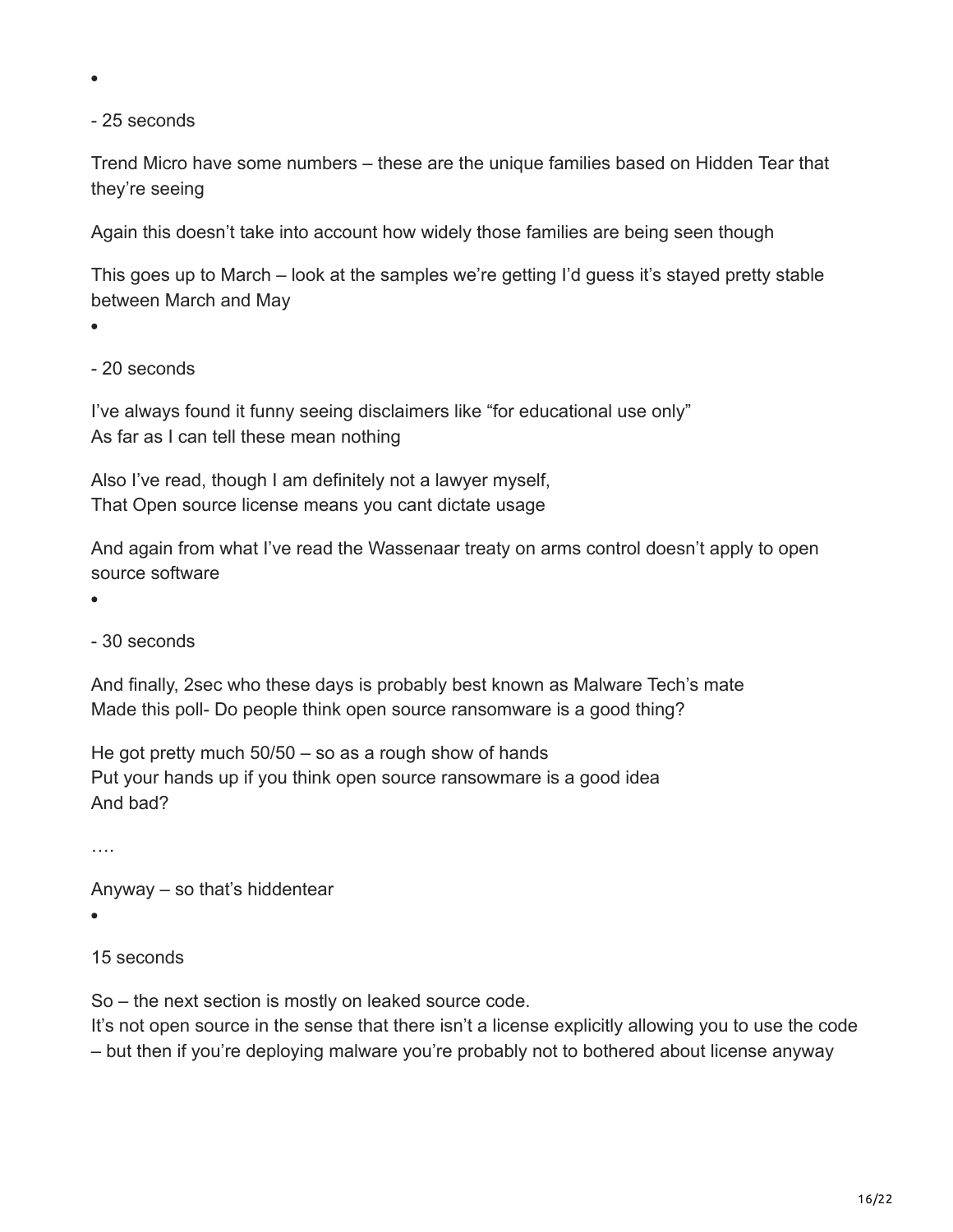### - 1 minute

 $\bullet$ 

Probably the most famous leaked code is from shadow brokers They leaked a bunch of exploits and tools allegedly stolen from the NSA

This was actually taken down when first republished onto github, from somewhere else And it wasn't taken down because of the exploits It was taken down because they included the auction message from the shadow brokers

– and you're not allowed to ask for cash on Github

To be fair Github has got a pretty hard job deciding what to allow or not For example they don't allow compiled malware But they do allow you to host scripts that can you can run as is So I've seen on incident response jobs, attackers running powershell mimikatz straight off of github.com And that's a pain to detect at the network level without ssl terminators So you just see an encrypted connection to Github.com

Its also a pain to stop with application whitelisting as it's not an executable

though there's plenty you can do to detect malicious powershell usage

- 50 seconds

One of these exploits is EternalBlue – the SMB version 1 exploit made famous by its abuse in **WannaCry** 

The exploit was leaked back in April, and some people were playing with it when it came out

But WannaCry didn't happen until a month after those exploits were released

An analysis by BAE showed that WannaCry used an easier to use version of the exploit - Developed just a couple of days before WannaCry spread to Github

If they hadn't released this version of the exploit – would WannaCry have still happened?

And now its in metasploit…

And whenever things end up in metasploit – you quickly see that code being reused in malware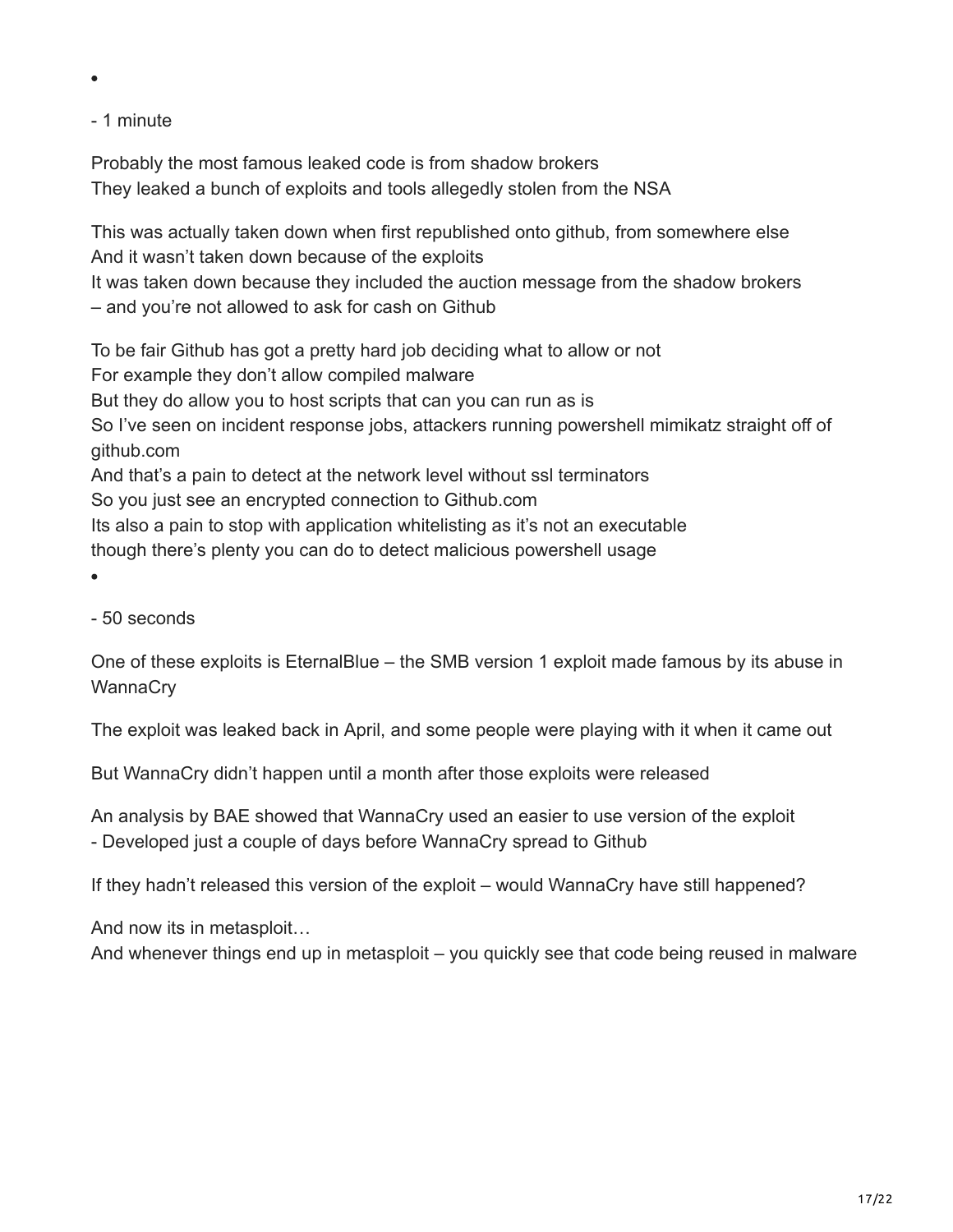- 80 seconds

This is leaked source code from Fancy bear or APT28

Funnily enough there's a good chance these are the same guys behind Shadow Brokers,

- So what goes around - comes around

They left two of their command and control servers open so anyone could grab the source code

Also in terms of sharing is caring

A journalist leaked the analysis that one of the security guys at Google had done on this malware

And that's a whole other side of sharing is caring – on the defensive side- that I don't have time to cover in this talk

The product that I work on, OTX, we have problems with getting the sharing right.

We really want users to share information on attacks there, but we've also had plenty of cases of people using our platform to leak vendors private threat intelligence reports

And some of that is pretty sensitive- both commercially because we don't want people stealing other peoples intellectual property

But more importantly because if attackers see there's a private report on their malware, clearly they will change how they operate and then we won't be able to detect them anymore

Journalist leaked Google report – sharing is caring – tlp amber

 $\overline{\phantom{a}}$ 

- 45 seconds

Hacking team are a very controversial surveillance company They sell exploits and malware to law enforcement

But they also have a habit of not only selling to regimes that would use it for things like counter terrorism, but also to places where they use it against dissidents and journalists that criticse the government

So someone hacked them and put all their stuff on Github…

The exploits were used almost immediately

Pirated versions of HackingTeams malware has been seen in targeted attacks by Russian nationalists.

They're quite a low capability group but pretty dangerous

When Putin talks about nationalist hackers it could be these guys he means – but these aren't the group that are impacting elections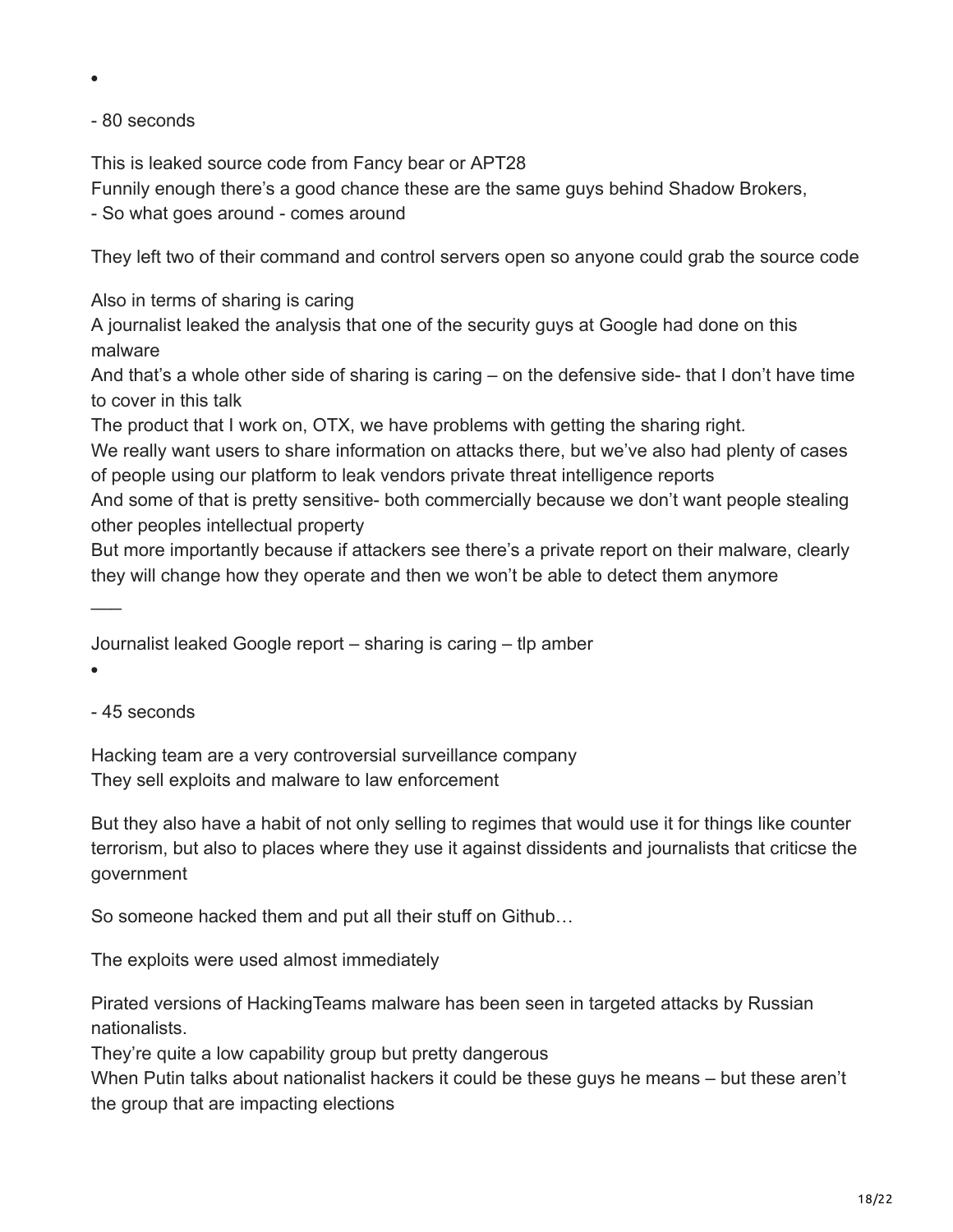- 50 seconds

Shadowserver did a really nice analysis of how two of the Hacking team leaked exploits were packaged up and used by some groups based in China

It looks like there was one central development shop - or quartermaster, that packaged up the exploits then shared them with various other China based groups

And this is something you see a lot with targeted attacks

I saw something similar when looking at groups that used a Chinese exploit framework, which is a frankenstein of various open source bits of code, and is distributed from one central development shop

 $\bullet$ 

- 35 seconds

So Carberp was a banking trojan that made many millions of pounds a few years ago It was built by about 25 programmers who all worked remotely, they were paid a couple of thousand dollars to write modules to extend the trojan

Most worked around the black sea, which is a hot bed for this kind of high end cyber crime

It's always interesting to see whose behind a big operation like this – you can see one of the ringleaders getting arrested here

-hes not having a good day

He lives in Moscow and made the mistake of targeting a ton of Russian banks

And what happened after these guys were arrested is pretty much the same as what happened with the Zeus banking malware

The code was soon being sold on forums by people who had access, and finally it got leaked enough it was freely available

Show video from

 $\overline{\phantom{a}}$ 

- https://life.ru/t/%D0%BD%D0%BE%D0%B2%D0%BE%D1%81%D1%82%D0%B8/86143 **Summarise**
- https://krebsonsecurity.com/tag/carberp/
- https://www.welivesecurity.com/2012/07/02/all-carberp-botnet-organizers-arrested/
- http://translate.google.com/translate?sl=ru&tl=en&js=n&prev=\_t&hl=en&ie=UTF-
- 8&eotf=1&u=http%3A%2F%2Fwww.kommersant.ua%2Fdoc%2F2160535&act=url&act=url&act=url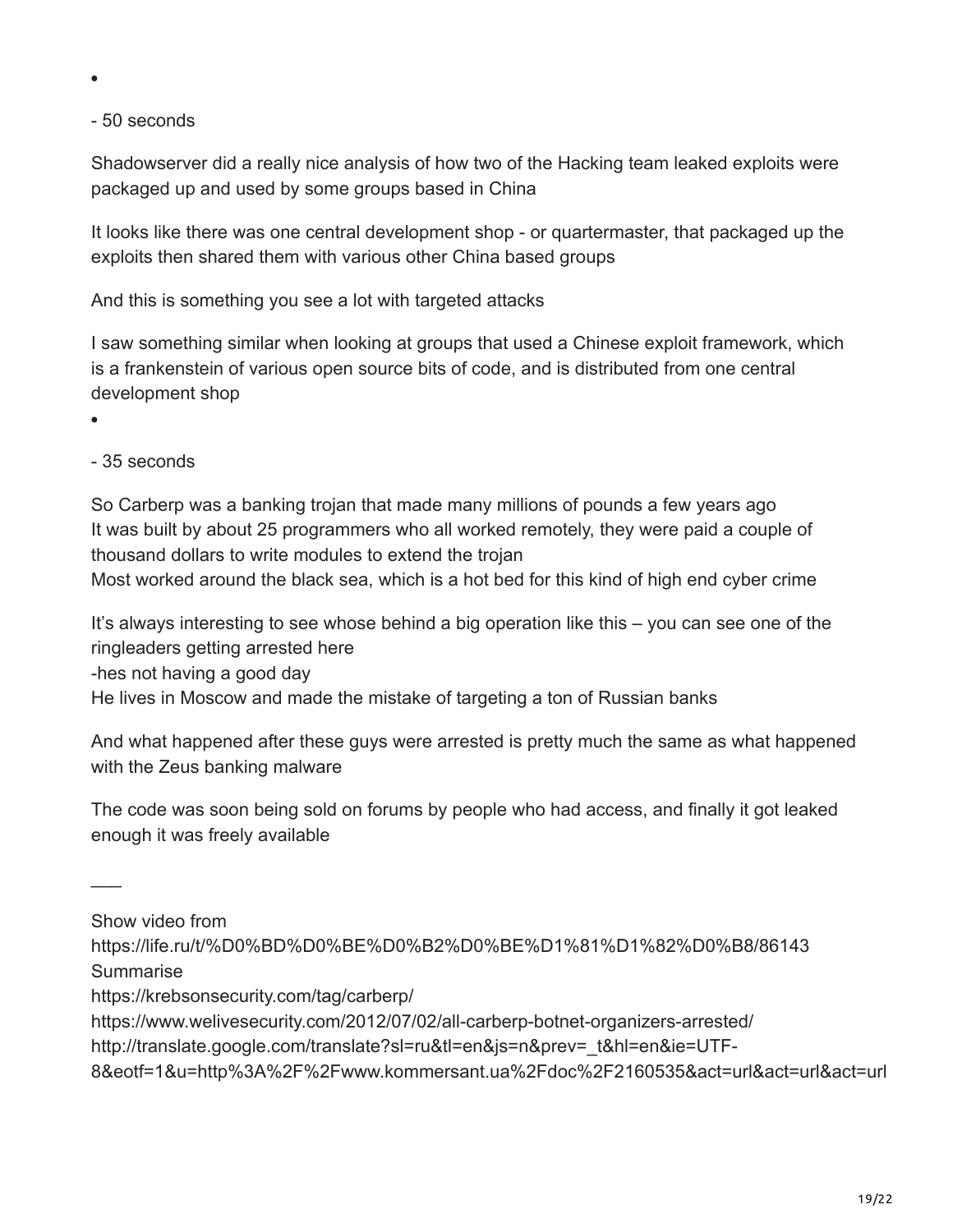#### 2 minutes

 $\bullet$ 

And it seems that everyone uses Carberp!

Both Carberp and Zeus are used as the basis for most banking malware sold on forums today - To the extent that people selling malware advertise if their malware isn't based on Zeus and Carberp – because they are now so easy to detect

Sofacy or APT28 use it in some of their code, together with Metasploit

- They are a very well resourced organisation, but it makes sense for them to develop as quickly as possible given they have a remit to hack thousands of people every year

It was pretty well reported on that Wikileaks leaked what is apparently CIA tools and malware recently

One of the things in that massive dump is a backdoor which uses parts of Carberp Its nice to see them saving tax payer money

They also say that they've carefully vetted the code for vulnerabilities and backdoors, which is quite hard to do

The quote here comments that making Carberp, which previously cost \$40k, available to everyone is like "handing a bazooka to a child"

- Which makes you wonder what the comparison would be for making entire NSA and CIA entire platforms, worth many millions of pounds, freely available is like

Maybe its more like handing a nuke to a child, and that's why we have things like WannaCry  $\bullet$ 

#### - 10 seconds

So are there some upsides to all this open source malware and leaked code being available to anyone?

 $\bullet$ 

#### - 15 seconds

As mentioned earlier, when everyone bases their malware on the same code base it can make it easier to detect

Most HiddenTear variants are detected pretty trivially as HiddenTear

There are packers and obfuscators though that can make the job more difficult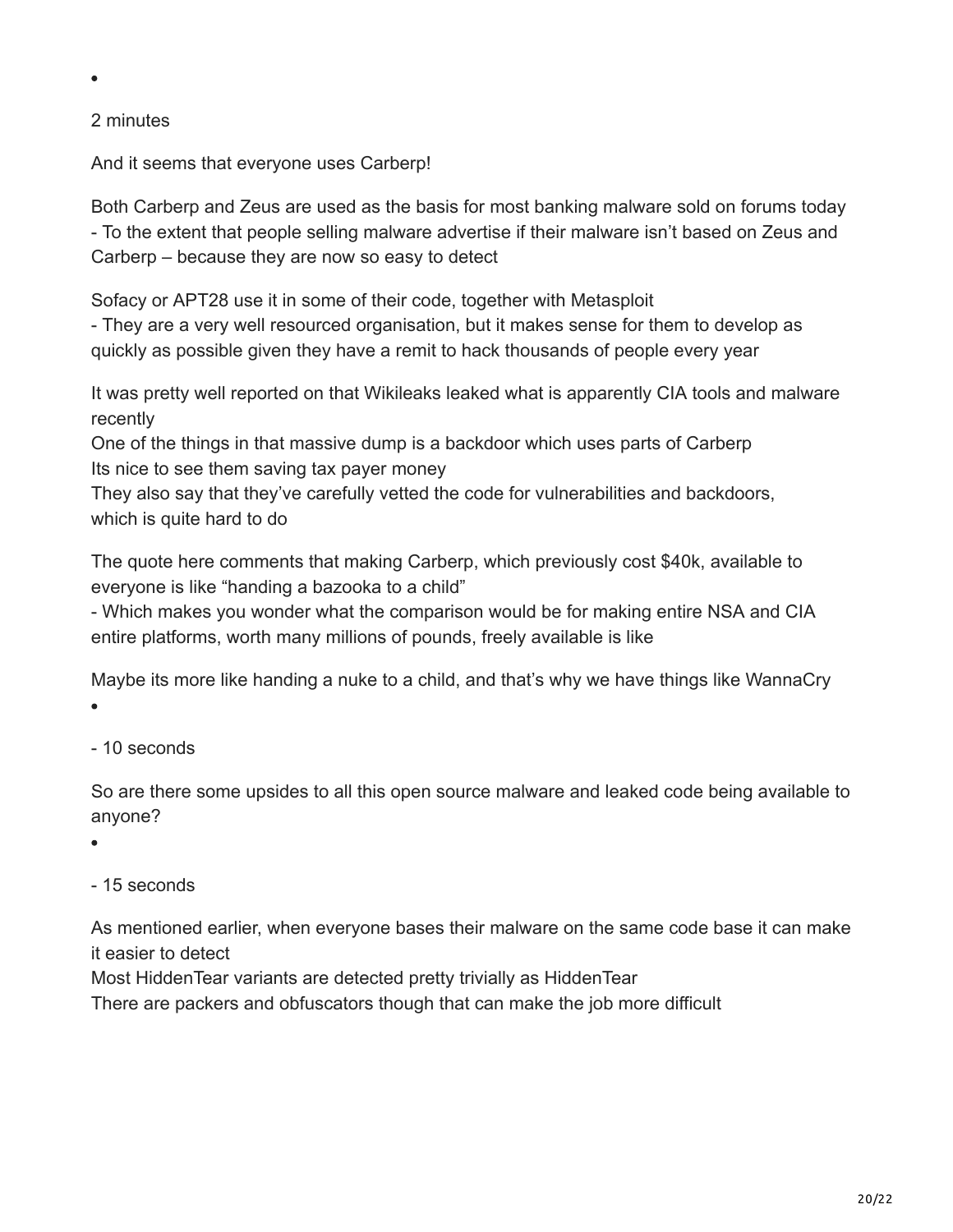- 40 seconds

For one thing having the source code for Carberp made it easier to find vulnerabilties And looking at it some of the code is actually pretty terrible

So it didn't take long before researchers found they could remotely take control of Carberp command and control servers

And whilst people can fork Carberp and fix these holes – I havent seen anyone do it.

I guess it's hard to get the many eyes advantages of open source when there's not a central active developer for leaked code

So up here on the screen are some command and control servers that Xylitol took over

 $-10 -$ 

And finally I didn't have space on the slides to thank everyone whose screenshots and research I used, so many thanks to them

 $\bullet$ 

 $20 -$ 

So – that's it  $\Box$ Any questions?

## **Just for you: FREE 60-day trial to the world's largest digital library.**

The SlideShare family just got bigger. Enjoy access to millions of ebooks, audiobooks, magazines, and more from Scribd.

[Read free for 60 days](https://scribd.com/slideshare?utm_medium=cpc&utm_source=slideshare&utm_campaign=promo-exit-v1) Cancel anytime.

 $\overline{\phantom{a}}$ 

# **You have now unlocked unlimited access to 20M+ documents!**

 $\overline{\phantom{a}}$ Unlimited Reading

Learn faster and smarter from top experts

 $\Box$ Unlimited Downloading

Download to take your learnings offline and on the go

Looks like you've clipped this slide to already.